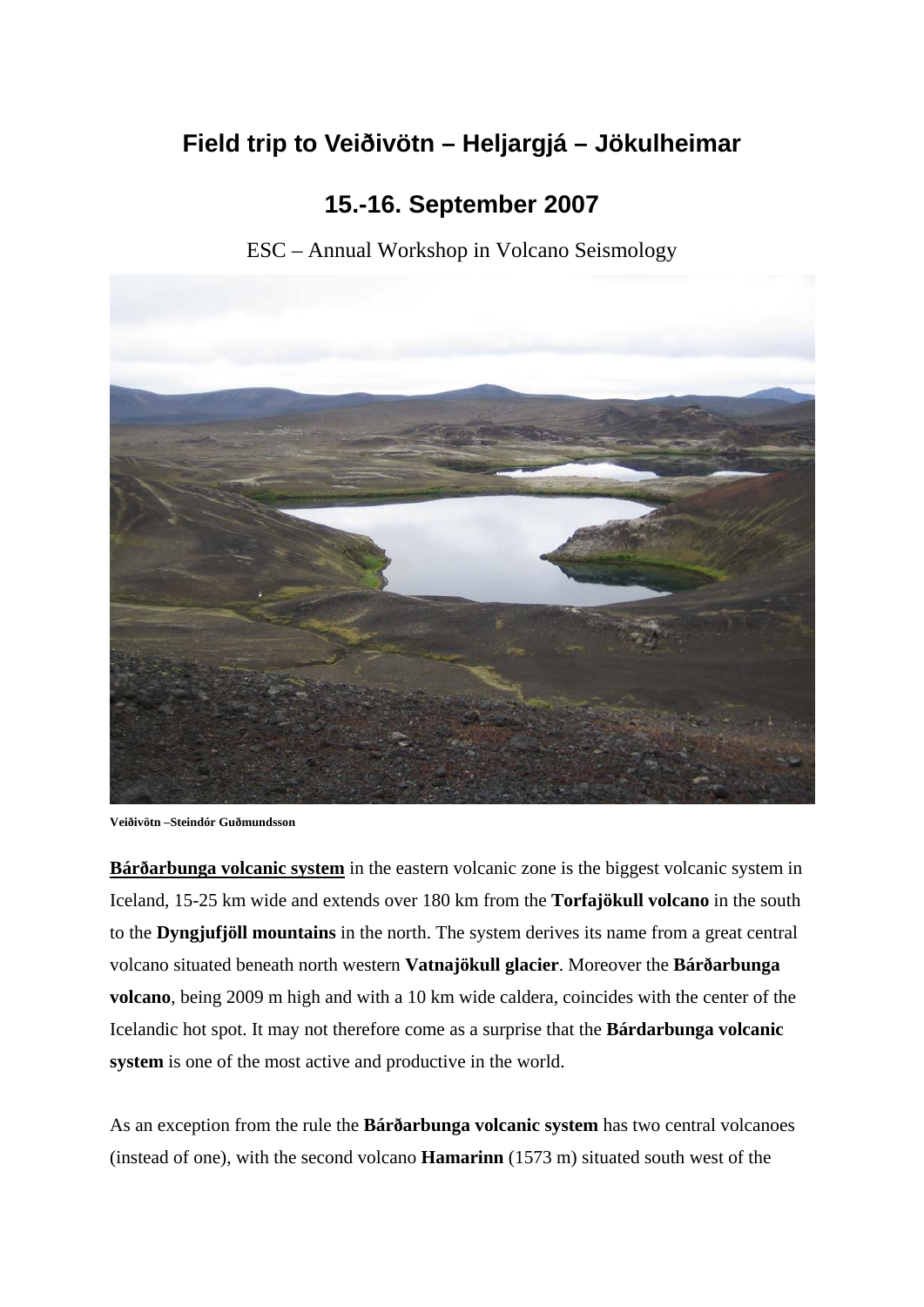**Bárðarbunga volcano**, also covered by the **Vatnajökull ice sheet**. In the northern part of the system it is worth to mention one of the biggest shield volcanoes found in the country, **Trölladyngja** (1460m), from early Holocene like other shield volcanoes on Iceland.



**Veiðivötn e. Fishing lakes –Steindór Guðmundsson** 

Our fieldtrip is headed to the southern part of the volcanic system, sometimes referred to as the **Veiðivötn fissure swarm**. Here, many volcanic and tectonic features with SW lineament are recognized. Those include: crater rows, single craters, cinder cones, faults, fissures, rift valleys, hyaloclastite ridges and mountains, pillow lava sheets along with many lakes. Here we find the **Tröllagígar craters** which were formed during the latest eruption in the system, between 1862-1864 AD, and produced the **Tröllahraun lava sheet**. This is where we also find the great rift valley **Heljargjá**, the mountain **Þóristindur** (826m) and the extremely long volcanic fissure **Vatnaöldur** which prouds itself with a beautiful lineament of craters and cindercones formed in 870 AD. The cindercones **Máni, Fontur and Saxi** in the vicinity of **Heljargjá rift valley** were probably formed in the early Holocene. Gravity measurements show that the cindercones are part of a crater row, not unlike those seen in the **Vatnaöldur fissure**, which has been buried beneath 50-100 m thick lava in Heljargjá valley. The craters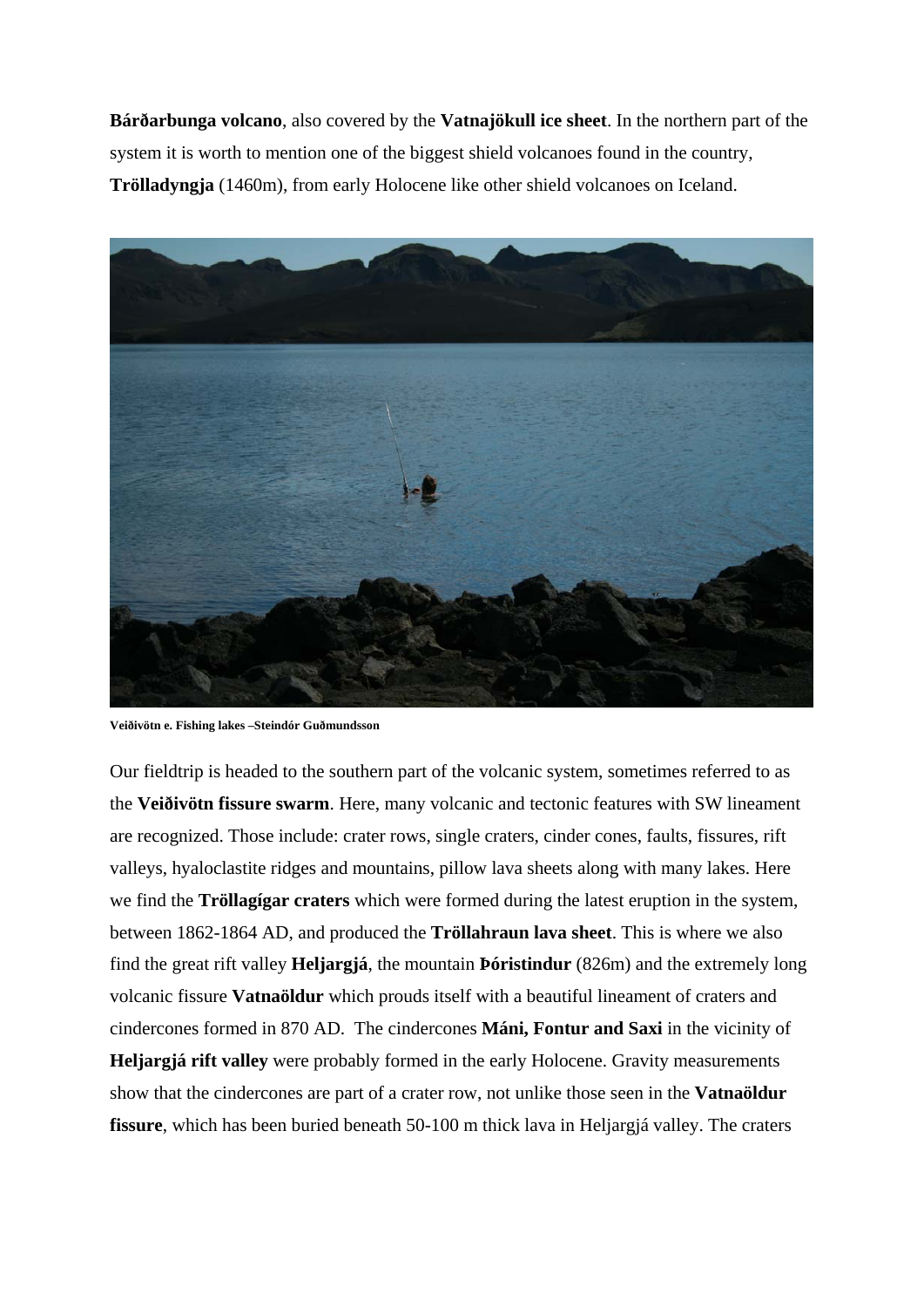found in the **Veiðivötn** lakes were formed during the last major eruption in the fissure swarm in 1477 AD.

All lavas originating from the **Veiðivötn fissure swarm** have common chemical composition of thoelitic basalt. Recent GPS measurements show that the location of the maximum surface velocity gradient in the eastern volcanic zone is on the **Veiðivötn fissure swarm**, presumably the locus of subsurface magma accumulation (LaFemina et al., 2005).

**The great Þjórsárhraun lava sheet** was formed during a magnificent fissure eruption which occurred close to the **Heljargjá rift valley** and south-west of the **Gjáfjöll mountains**. It has been dated back to 6500-6700 BC. The fast spreading lava ran west south west all the way to the sea, or a distance of 140 km. The eruption site has been covered by more recent lavaflows but geologists believe that the fissure was 20-30 km long. The average thickness of the lavaflow is 22 m and it covers an area of  $950 \text{ km}^2$ . The minimum volume is thus 21 km<sup>3</sup> but could also be closer to 30 km<sup>3</sup>. Even the lower number tells us that **the Þjórsárhraun lava** is the greatest lavaflow erupted in a single eruption on earth during the Holocene!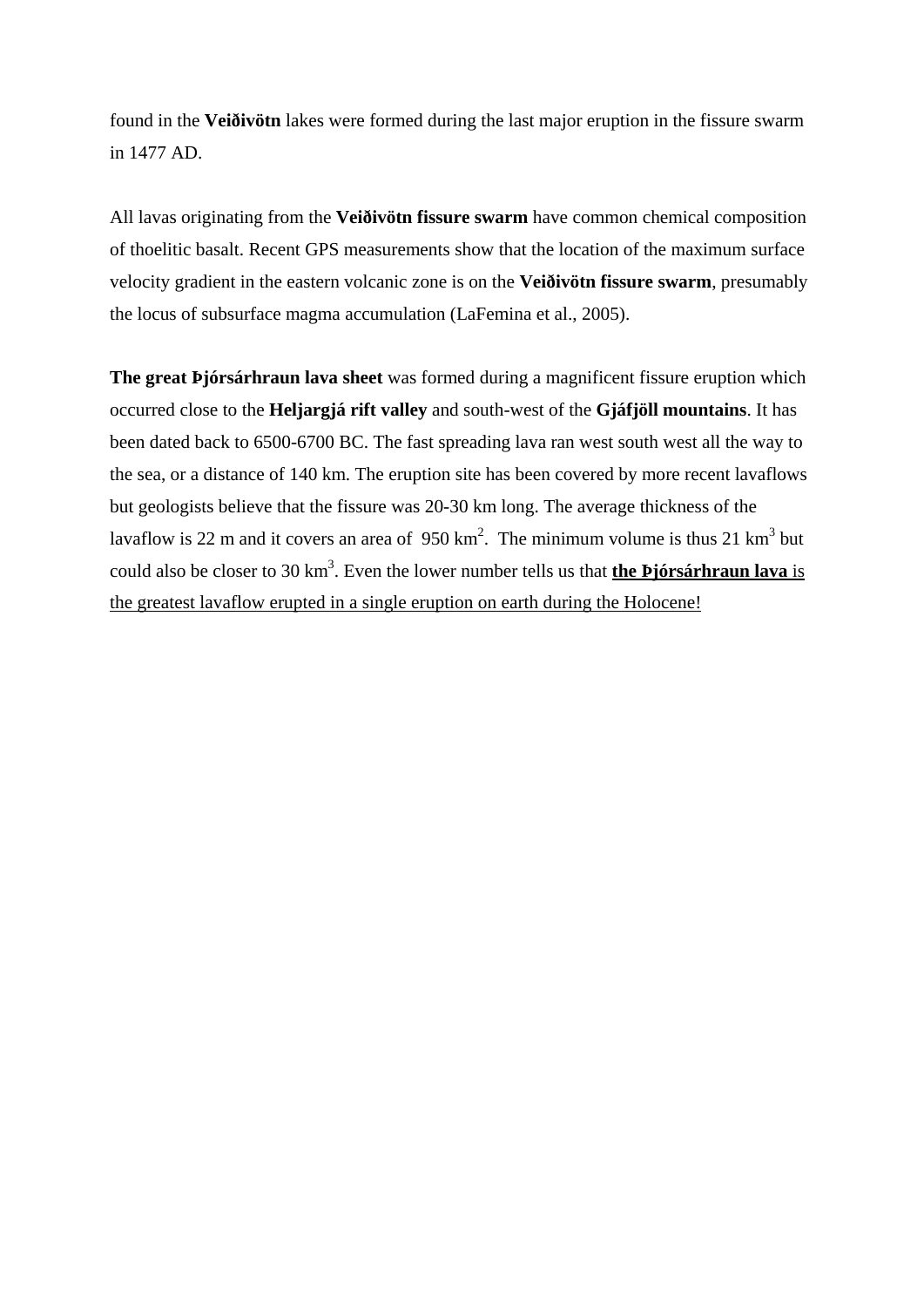

**Veiðivötn –Steindór Guðmundsson** 

## Kristín Jónsdóttir put together using the following references:

Magnús Tumi Guðmundsson & Þórdís Högnadóttir, 2002. Þykktir hrauna norðan og austan Þórisvatns; Niðurstöður þyngdarmælinga. Report: Raunvísindastofnun HÍ, RH-29-2002 (in icelandic).

Ari Trausti Guðmundsson, 2001. Íslenskar eldstöðvar. Vaka-Helgafell (in icelandic).

La Femina, P.C., Dixon, T.H., Malservisi, R., Arnadottir, T., Sturkell, E., Sigmundsson, F., Einarsson, P., 2005. Strain partitioning and accumulation in a propagating ridge system: Geodetic GPS measurements in south Iceland, Journal of Geophysical Research, 110, B11405, doi:10.1029/2005JB003675.

## **Sponsor of the field trip:**